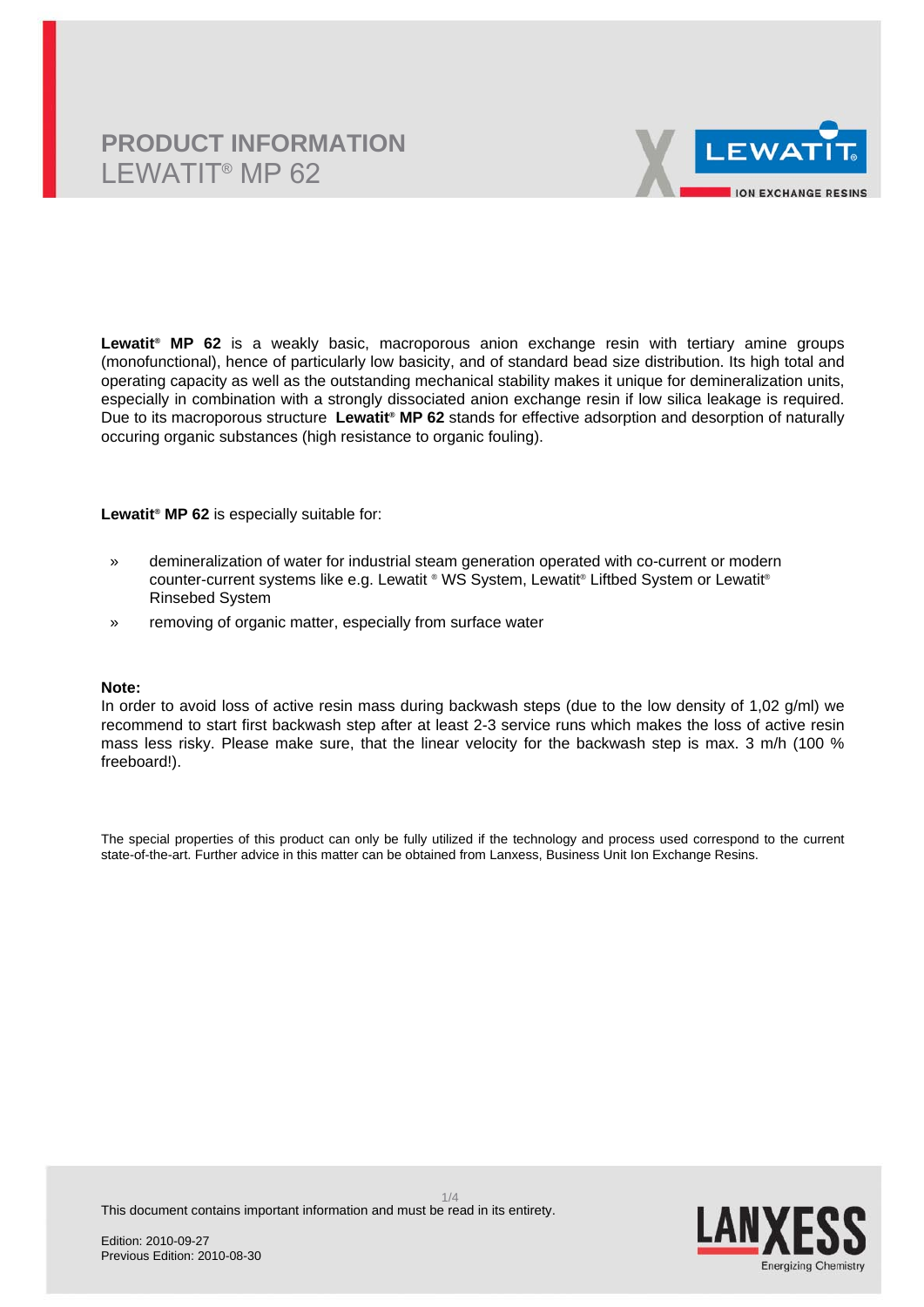# **PRODUCT INFORMATION** LEWATIT® MP 62



### General Description

| lonic form as shipped | free base               |
|-----------------------|-------------------------|
| Functional group      | tertiary amine          |
| Matrix                | crosslinked polystyrene |
| Structure             | macroporous             |
| Appearance            | beige, opaque           |

## Physical and Chemical Properties

|                         |                            | metric units |                                               |
|-------------------------|----------------------------|--------------|-----------------------------------------------|
| Uniformity Coefficient* |                            | max.         | 1.8                                           |
| Bead size*              | > 90%                      | mm           | 0.315<br>1.25<br>$\qquad \qquad \blacksquare$ |
| Effective size*         |                            | mm           | $0.47$ (+/- 0.06                              |
| <b>Bulk density</b>     | $(+/- 5 %)$                | g/           | 620                                           |
| Density                 |                            | approx. g/ml | 1.02                                          |
| Water retention         |                            | wt. %        | 50<br>55<br>ä,                                |
| Total capacity*         |                            | min. eq/l    | 1.7                                           |
| Volume change           | free base $\rightarrow$ Cl | max. vol. %  | 45                                            |
| Stability               | at pH-range                |              | 0<br>14<br>-                                  |
| Storability             | of the product             | max. years   | 2                                             |
| Storability             | temperature range          | °C           | $-20$<br>40                                   |

\* Specification values subjected to continuous monitoring.

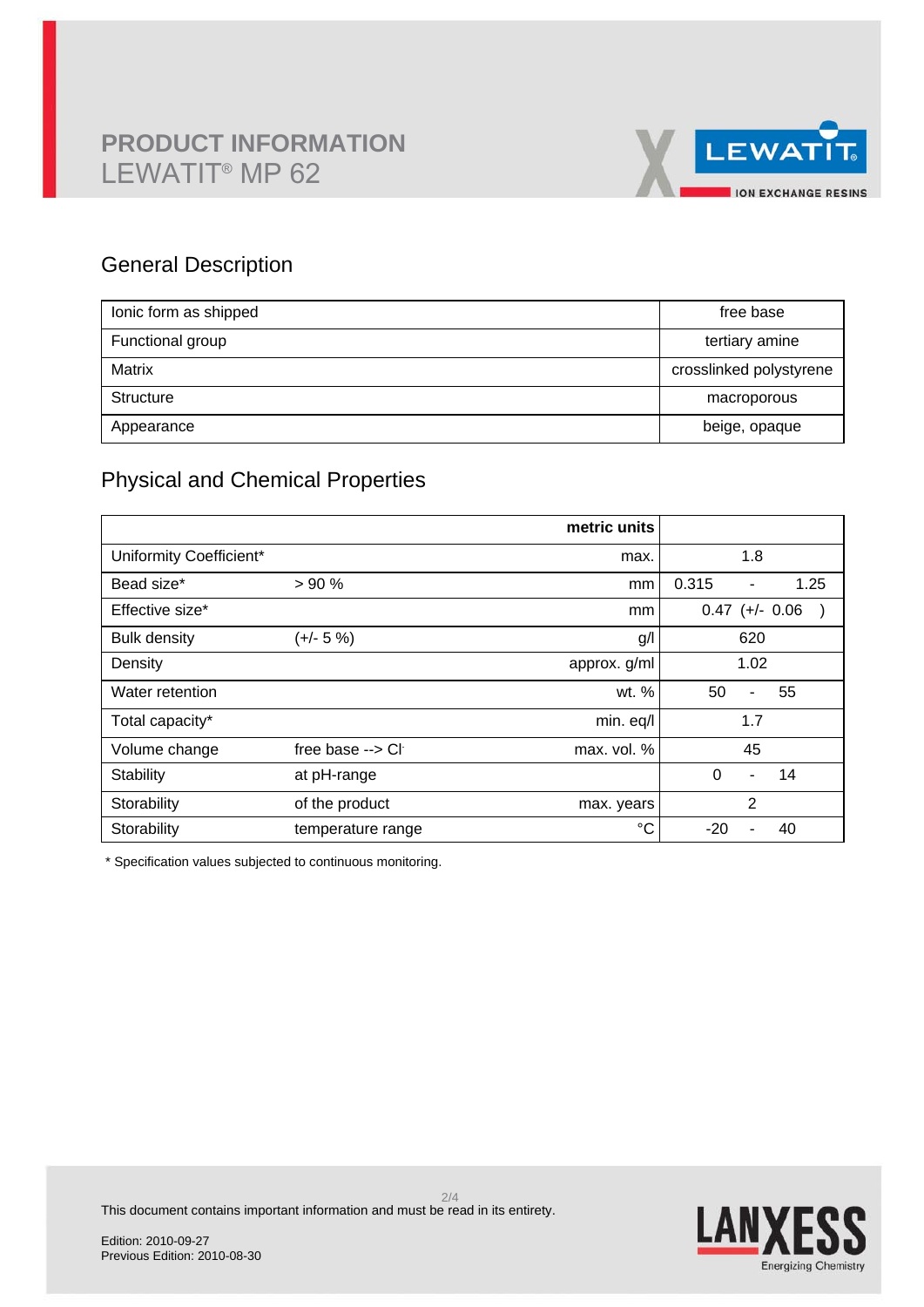

### Recommended Operating Conditions\*

|                                 |                               | metric units                 |                  |
|---------------------------------|-------------------------------|------------------------------|------------------|
| Operating temperature           |                               | max. °C                      | 70               |
| Operating pH-range              |                               |                              | 8<br>$\mathbf 0$ |
| Bed depth                       |                               | min. mm                      | 800              |
| Specific pressure drop          | (15 °C)                       | approx. kPa*h/m <sup>2</sup> | 1.5              |
| Pressure drop                   |                               | max. kPa                     | 250              |
| Linear velocity                 | operation                     | max. m/h                     | 40               |
| Linear velocity                 | backwash (20 °C)              | approx. m/h                  | 3                |
| Bed expansion                   | (20 °C, per m/h)              | approx. vol. %               | 30               |
| Freeboard                       | backwash<br>(extern / intern) | vol. %                       | 100<br>120<br>L, |
| Regenerant                      |                               |                              | <b>NaOH</b>      |
| Counter current<br>regeneration | level                         | approx. g/l                  | 80               |
| Counter current<br>regeneration | concentration                 | wt. %                        | 3<br>5<br>÷,     |
| Conditioning                    | level                         | g/                           | 33               |
| Conditioning                    | concentration                 | approx. wt. %                | 3.7              |
| Linear velocity                 | conditioning                  | approx. m/h                  | 5                |
| Linear velocity                 | regeneration                  | approx. m/h                  | 5                |
| Linear velocity                 | rinsing                       | approx. m/h                  | 5                |
| Rinse water requirement         | slow / fast                   | approx. BV                   | 8                |

\* The recommended operating conditions refer to the use of the product under normal operating conditions. It is based on tests in pilot plants and data obtained from industrial applications. However, additional data are needed to calculate the resin volumes required for ion exchange units. These data are to be found in our Technical Information Sheets.